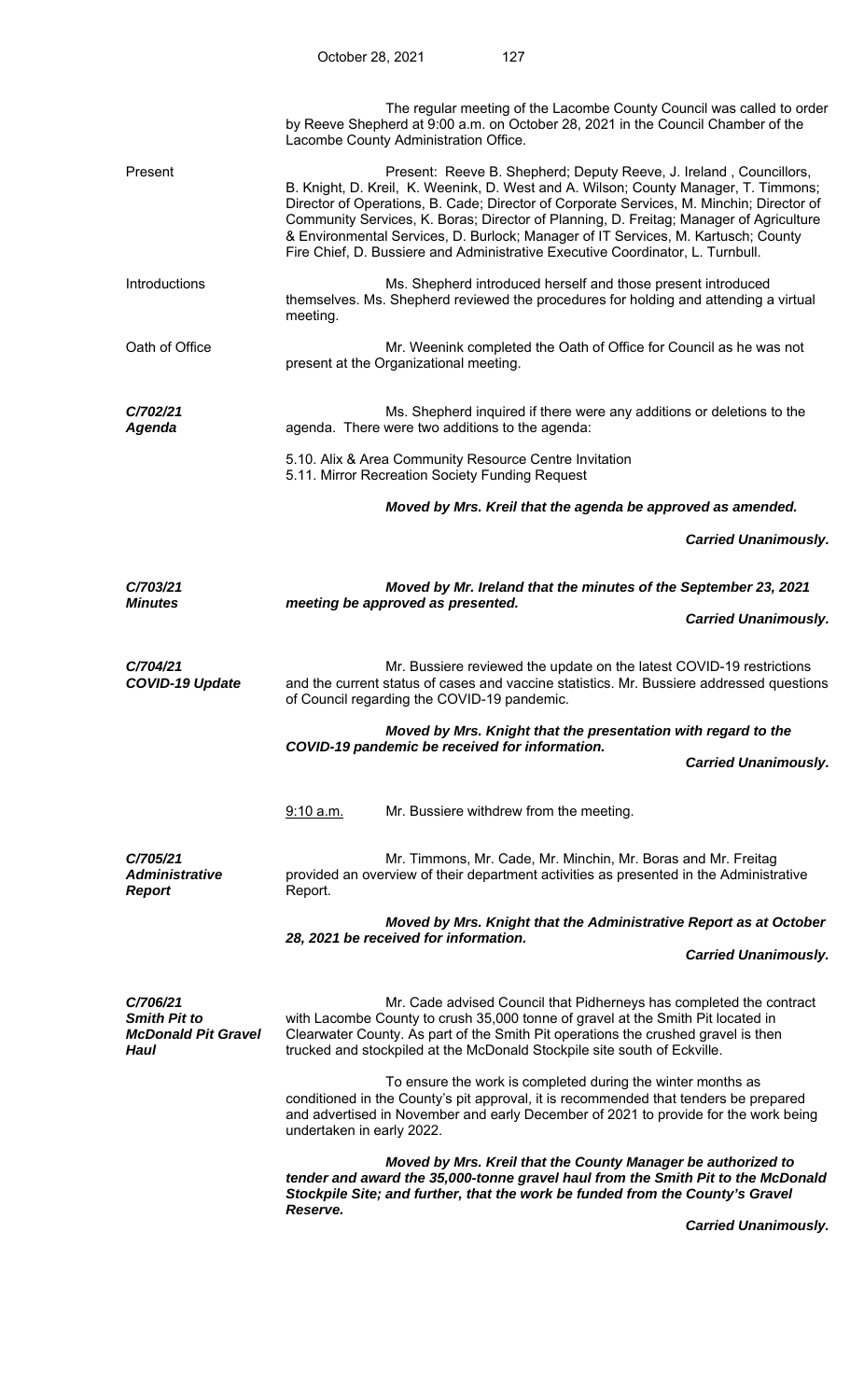*C/707/21 Bylaw No. 1350/21 First Reading*  Mr. Timmons advised that a request has been received from Bemoco Land Surveying Ltd. on behalf of Timothy and Wanda Bullick to close a portion of an undeveloped statutory road allowance (+-2.04 acres) for consolidation with the SW 18- 41-22 W4M. The Bullicks have two parcels of land that contain a farmstead separated by the road allowance. As Road Plan 942 3787 was developed and upgraded in 2004 to a County main road standard, those significant improvements would make it is highly unlikely that the statutory road allowance would ever be utilized. Bylaw No. 1350/21 has been prepared as the closure of a statutory road allowance must be done by bylaw. If Council gives first reading to the bylaw a public hearing will then be held on November 30, 2021 to give the public an opportunity to comment on the bylaw.  *Moved by Mrs. Knight that Bylaw No. 1350/21, a bylaw of Lacombe County for the purpose of closing to public travel and disposing of portions of a public highway in accordance with Section 22 of the Municipal Government Act now be read a first time. Carried Unanimously. C/708/21 Moved by Mr. Ireland that in the matter of Bylaw No. 1350/21: Bylaw No. 135021 Public Hearing 1) that a public hearing be held on November 30, 2021 commencing at 9:15 a.m. at the Lacombe County Administration office; 2) any person present at the public hearing will be heard upon recognition of the Chair; and 3) the publication of the notice of the public hearing be advertised in local papers. Carried Unanimously.*  10:35 a.m. Jalene Makus and Jennifer Berry entered the meeting. *C/709/21 Policy OP(8)* Ms. Makus reviewed with Council the proposed 2021 crop damage rates. These are the rates paid by the County for crop damage that occurs during road construction. The Crop Production Return Rates are based on a five-year average Yield Data (specifically for Lacombe County) published by Agriculture Financial Services Corporation (AFSC) and the Spot Cash Price for commodities in Central Alberta for the last half of October. *Moved by Mrs. Knight that pursuant to Policy OP(8), Compensation for Road Construction, Schedule A, the following rates be established for the 2021 crop damage payments: (1) Section 1 – Acquisition of Right of Way: a] for right of way with purchase not finalized prior to this crop year as expense for weed control: \$ 100.00 per acre b] for right of way with purchase finalized prior to this crop year: Oil Seed/Wheat/Peas/Corn Silage \$ 949.87 per acre Grain (other) \$ 759.74 per acre Tame Hay or Pasture Box 100 in the S 660.00 per acre*  $$660.00$  per acre  *Sweet Potatoes \$6,528.12 per acre (2) Section 2 – Backsloping Oil Seed/Wheat/Peas/Corn Silage \$ 949.87 per acre Grain (other) \$ 795.74 per acre Tame Hay or Pasture \$ 660.00 per acre*  **Native Hay or Pasture**  *Summerfallow \$ 100.00 per acre Brush \$ 100.00 per acre a) Where crop received hail prior to the road construction, the preceding rates are to be pro-rated between the summerfallow rate, and the respective crop* 

 *rate based on the percentage of hail loss.* 

 *Carried Unanimously.*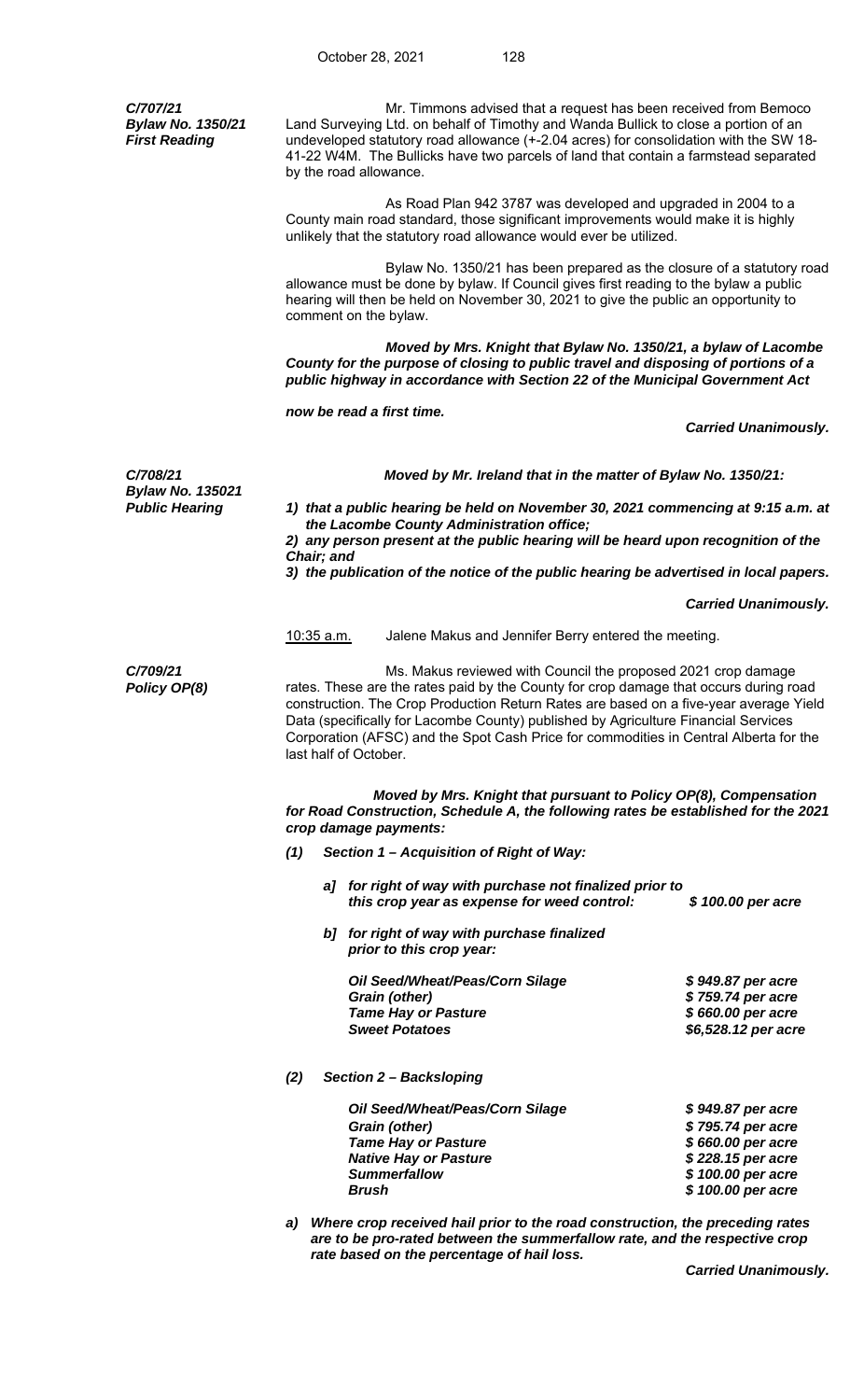10:40 a.m. Ms. Makus withdrew from the meeting.

*C/710/21 2021 Environmental Stewardship Award* 

 Mrs. Berry advised Council that Policy AD(33) Environmental Community Engagement is a commitment made by the County to support residents in the understanding of environmental sustainability. This is a three-year program (2021- 2023) with three components, one being the Environmental Stewardship Award. This is the first year for the award.

 The award is presented to a County resident who practices environmental conservation and sustainability on their land. Residents are nominated and the successful recipient is selected by a Committee made up of the Environmental Coordinator, one Councillor and one member-at-large.

 There were three nominees this year and the winner for 2021 is Sharon Wiebe. Mrs. Berry reviewed the substantial list of sustainability initiatives Ms. Wiebe has introduced on her property. Pictures of the property were also displayed. Ms. Wiebe will receive a one-time cash prize of \$ 1,500.

## *Moved by Mr. Ireland that the report on the 2021 Environmental Stewardship Award be received for information.*

 *Carried Unanimously.* 

10:45 a.m. Mrs. Berry withdrew from the meeting, Cajun Paradis entered the meeting.

*C/711/21 Sylvan Lake IDP Committee* 

Ms. Paradis advised that the *Sylvan Lake Intermunicipal Development Plan* (IDP) was adopted on February 11, 2021. On-going oversight of the *Sylvan Lake IDP* is a shared responsibility between the Partner Municipalities.

 The IDP Committee is to be composed of one elected official and one non-voting administrative staff member from each Partner Municipality. The IDP Committee shall also include a Technical Advisory Committee comprised of administrative staff member(s) from each of the Partner Municipalities. As Council appointed a Council representative and an alternate representative at the October 28, 2021 Council meeting a resolution to participate in the IDP Committee is all that is required at this time.

## *Moved by Mr. West that Lacombe County participate in the Sylvan Lake IDP Committee.*

## *Carried Unanimously.*

10:55 a.m. Ms. Paradis withdrew from the meeting.

*C/712/21 Policy CC(9) Amendments* 

Mr. Kartusch presented updated Policy CC(9) Tablets and E-Mail Use. This policy was first approved back in February of 2009 when Lacombe County moved towards implementing digital agenda packages. At that time, the County issued laptops to all Council members while also provisioning internet service at their residence. Since then, there have been major changes in the policy with respect to the type of devices issued to Council, the removal of internet service provisioning, performing device updates and the option to purchase their issued device at the end of their term. Mr. Kartusch reviewed the updates.

 *Moved by Mrs. Kreil that the updated Policy CC(9) Tablets and E-Mail Use be approved as amended.* 

## *Carried Unanimously.*

City of Lacombe/Lacombe County/LAPA Joint Meeting

Mr. Timmons referred to the September 9, 2021 presentation by representatives of the Lacombe Athletic Park Association. At that time a request was made for County funding to support Phase Two of the Field House Expansion Project which is the Track and Field Expansion.

 At the September 23, 2021 Council meeting, by resolution of Council, the Lacombe Athletic Park Association request for Lacombe County financial support of their Track and Field Expansion Project will be considered through the Community Groups – Facility Capital and Operating Funding Requests process as outlined in the City of Lacombe/Lacombe County Operational Cost-sharing Agreement.

 In accordance with Section 19-4(1) of the Municipal Government Act, Reeve Shepherd will issue a notice of a special meeting for this meeting. A joint meeting with the City of Lacombe and LAPA will be held on December 1, 2021 at 9:00 a.m.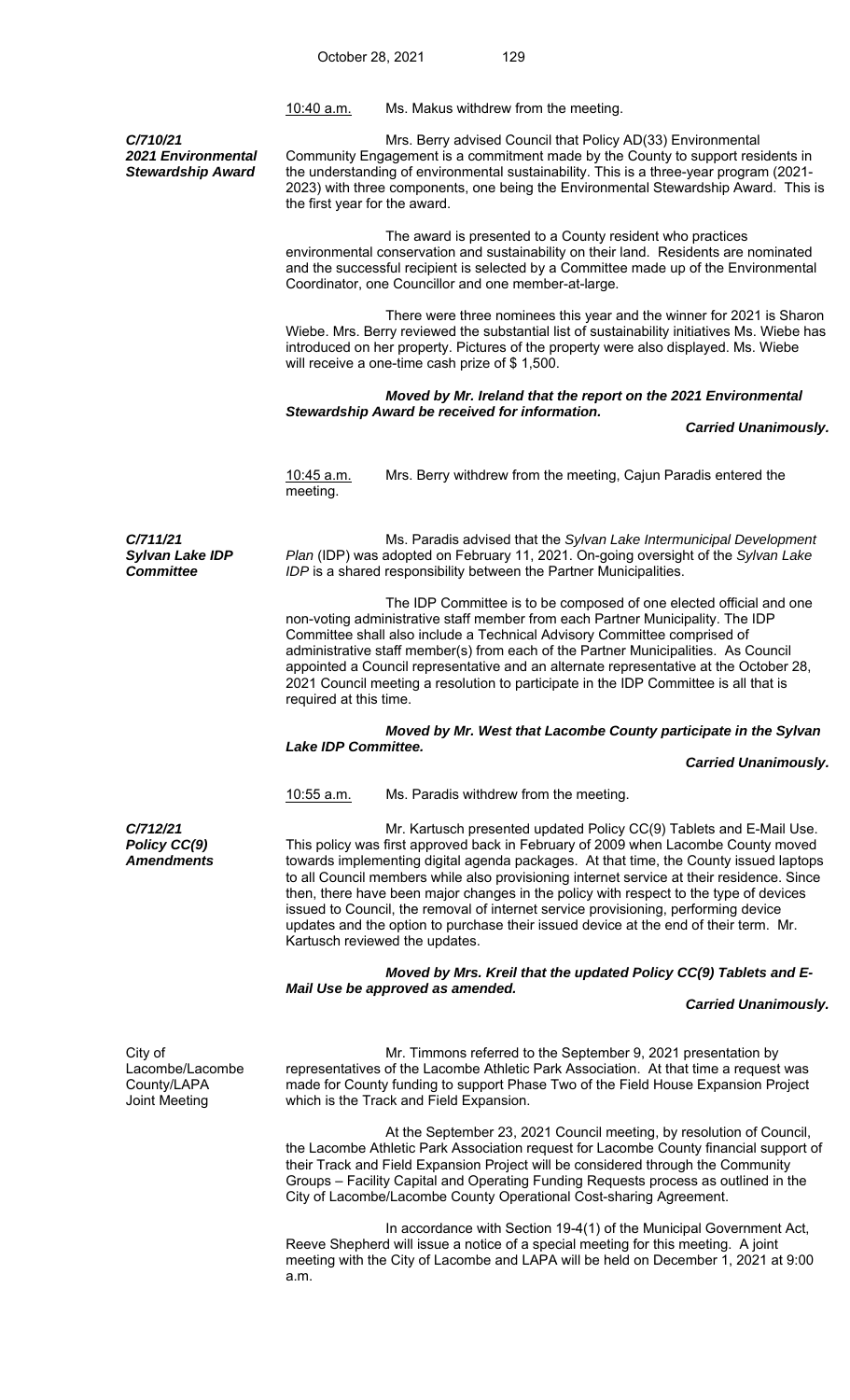| C/713/21<br><b>Multifunction Printer</b><br><b>Purchase</b>        | Mr. Minchin advised that I.T. has added a proposed budget allocation<br>for the purchase of a new multifunction printer in the 2022 Interim Capital Budget to<br>replace an aging multifunction printer that is approaching end-of-life.                                                                                                                                                                                                                                                                                                                                                                                                                                                                                    |  |  |
|--------------------------------------------------------------------|-----------------------------------------------------------------------------------------------------------------------------------------------------------------------------------------------------------------------------------------------------------------------------------------------------------------------------------------------------------------------------------------------------------------------------------------------------------------------------------------------------------------------------------------------------------------------------------------------------------------------------------------------------------------------------------------------------------------------------|--|--|
|                                                                    | There are concerns that the units may be in short supply in 2022 due to<br>ongoing supply-chain issues resulting from the COVID-19 pandemic. Administration<br>would not normally place an order for 2022 purchases until the interim budgets are<br>approved which is typically December. However, to secure the County's position in line<br>to acquire the unit, Administration is seeking Council's approval now to purchase the<br>item in early 2022.                                                                                                                                                                                                                                                                 |  |  |
|                                                                    | Moved by Mrs. Kreil that County Manager be authorized to<br>purchase a multifunction printer as proposed in the 2022 Interim Capital Budget                                                                                                                                                                                                                                                                                                                                                                                                                                                                                                                                                                                 |  |  |
|                                                                    | for delivery in early 2022.<br><b>Carried Unanimously.</b>                                                                                                                                                                                                                                                                                                                                                                                                                                                                                                                                                                                                                                                                  |  |  |
| C/714/21<br>Alix & Area<br><b>Community Resource</b>               | Mr. Timmons advised that an invitation has been received from the Alix<br>& Area Community Resource Centre to tour their facility. It was agreed that Council will<br>consider touring the facilities in January 2022.                                                                                                                                                                                                                                                                                                                                                                                                                                                                                                      |  |  |
| <b>Centre Invitation</b>                                           | Moved by Mr. Ireland to accept the invitation from the Alix & Area<br>Community Resource Centre with a tour date to be set later.                                                                                                                                                                                                                                                                                                                                                                                                                                                                                                                                                                                           |  |  |
|                                                                    | <b>Carried Unanimously.</b>                                                                                                                                                                                                                                                                                                                                                                                                                                                                                                                                                                                                                                                                                                 |  |  |
| C/715/21<br><b>Mirror Recreation</b><br><b>Society Funding for</b> | Mr. Boras advised that the Mirror Recreation Society has requested<br>funding for the replacement of the asphalt shingles on the Mirror Community Hall. The<br>request is for funding in the amount of \$7,000 which is 50% of the total cost.                                                                                                                                                                                                                                                                                                                                                                                                                                                                              |  |  |
| <b>Hall Roof Approved</b>                                          | Moved by Mrs. Knight that Lacombe County provides the Mirror<br>Recreation Society funding representing 50%, to a maximum of \$7,000, plus GST,<br>for the replacement of the asphalt shingles on the Mirror Community Hall; and<br>further, that this funding be provided through the Recreation Capital Assistance                                                                                                                                                                                                                                                                                                                                                                                                        |  |  |
|                                                                    | Reserve.<br><b>Carried Unanimously.</b>                                                                                                                                                                                                                                                                                                                                                                                                                                                                                                                                                                                                                                                                                     |  |  |
| C/716/21                                                           | Moved by Mr. Wilson that the Monthly Statement as at September                                                                                                                                                                                                                                                                                                                                                                                                                                                                                                                                                                                                                                                              |  |  |
| <b>Monthly Statement</b>                                           | 30, 2021 be received for information.<br><b>Carried Unanimously.</b>                                                                                                                                                                                                                                                                                                                                                                                                                                                                                                                                                                                                                                                        |  |  |
| C/717/21                                                           | Moved by Mr. West that the Agenda Item Follow-up for October 14,                                                                                                                                                                                                                                                                                                                                                                                                                                                                                                                                                                                                                                                            |  |  |
| <b>Agenda Item</b><br><b>Follow-up</b>                             | 2021 be received for information.<br><b>Carried Unanimously.</b>                                                                                                                                                                                                                                                                                                                                                                                                                                                                                                                                                                                                                                                            |  |  |
| C/718/21<br><b>Consent Agenda</b>                                  | Moved by Mrs. Knight that the Consent Agenda be approved as                                                                                                                                                                                                                                                                                                                                                                                                                                                                                                                                                                                                                                                                 |  |  |
|                                                                    | presented.<br><b>Carried Unanimously.</b>                                                                                                                                                                                                                                                                                                                                                                                                                                                                                                                                                                                                                                                                                   |  |  |
| Committee of the<br>Whole Items                                    | Committee of the Whole – Future Items:                                                                                                                                                                                                                                                                                                                                                                                                                                                                                                                                                                                                                                                                                      |  |  |
|                                                                    | • Road Bans on Aspelund and Woodynook Roads - Mr. Weenink - December 7, 2021<br>• Alberta Seniors and Community Housing Association – Ms. Shepherd – February,<br>2022                                                                                                                                                                                                                                                                                                                                                                                                                                                                                                                                                      |  |  |
|                                                                    | • Canada History and the Municipal Role in Reconciliation Webinar – Ms. Shepherd –<br>February, 2022                                                                                                                                                                                                                                                                                                                                                                                                                                                                                                                                                                                                                        |  |  |
| <b>Councillor Inquiries</b>                                        | Mr. Wilson inquired with regard to the Telus communication lines that<br>stay in County ditches for years. Mr. Cade advised that these lines are the responsibility<br>of Telus and that the County does follow-up on this issue regularly. The County has<br>contacted Telus and has discussed the issue with Municipal Affairs. This is an ongoing<br>problem for the County's Operations Department. Mr. Cade advised that the County will<br>continue to put pressure on Telus for the removal of these lines. Mr. Timmons<br>commented that the County has mapped out the line locations for Telus and there has<br>seen some progress. Mr. Weenink commented that Telus is putting their resources into<br>Broadband. |  |  |